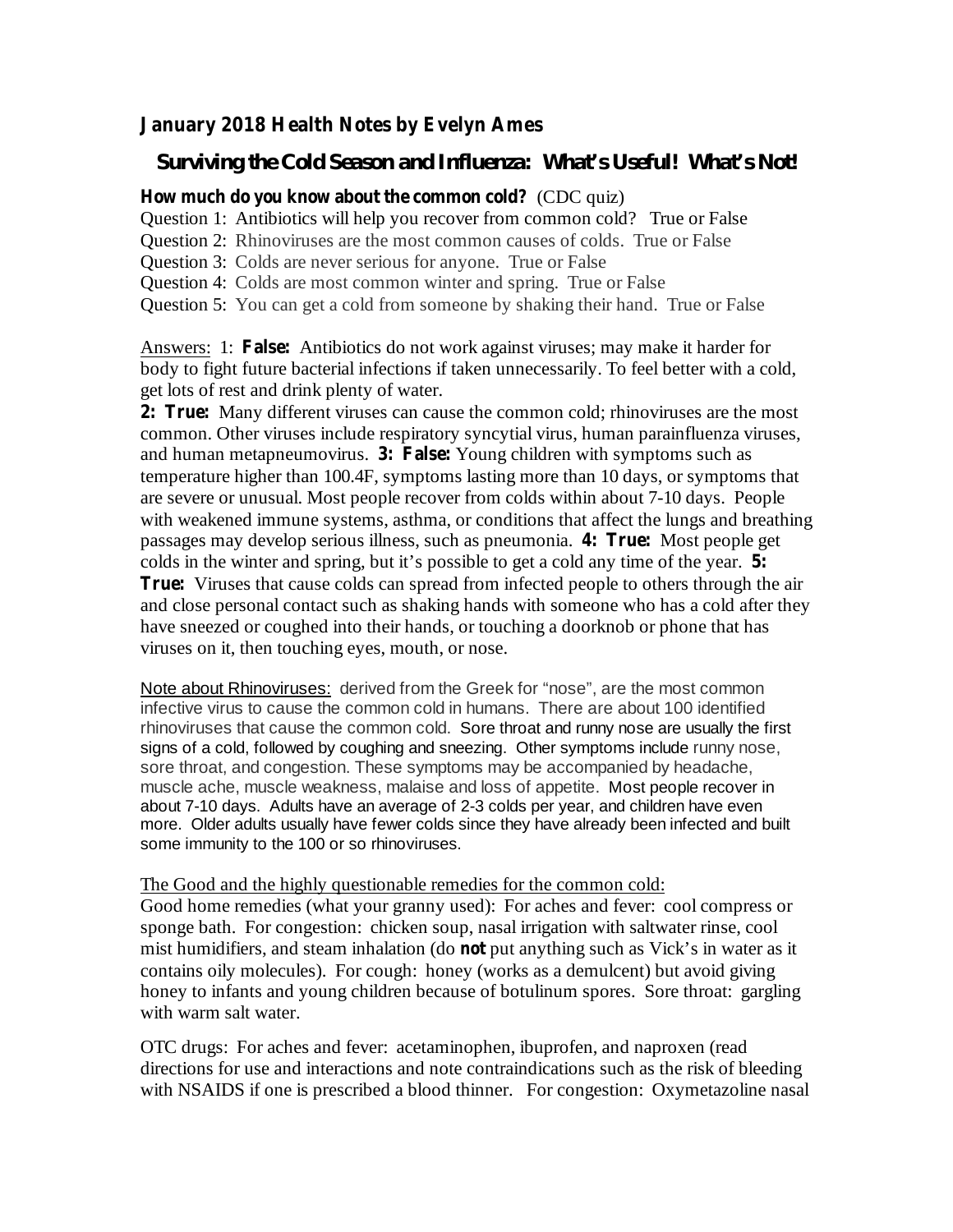spray, phenylephrine, pseudoephedrine, camphor or eucalyptus/menthol rubs. Each carry risks such as skin irritation with rubs or worsening stuffiness if sprays used more than 3 days or if drugs raise blood pressure or worsen glaucoma. For cough: dextromethorphan (cough reflex), guaifenesin (expectorant), topical rubs, and lozenges. Risks include rash with topicals, nausea and sleepiness and rapid heartbeat with drug. Lozenges act as demulcents and increase salivation. Lozenges with zinc are not recommended. For runny nose and sneezing: Several antihistamines are available and promoted but they target allergies not rhinoviruses and are not recommended for common cold symptoms. For sore throat: benzocaine, dyclonine, menthol and chloraseptic sore throat spray. Medicated lozenges provide cooling sensation and may work longer than sprays; menthol drops may affect bleeding if one is on warfarin.

Not so good/highly questionable remedies: As for supplements (e.g., echinacea, vitamin C, probiotics, zinc, garlic, homeopathic remedies) the best advice from National Institutes of Health (particularly the CDC), CRConsumer Reports, and the FDA is to save your money. Recall that supplements are not required to be proven safe and effective. Advertising claims such as maximum strength, non-drowsy, nighttime, extra strength, and fast are not defined in the Federal Register of FDA. In consumer health, we often call these terms weasel words!

Influenza: Updated synopsis of information from CDC on influenza vaccinations this season: This season, only injectable flu vaccines (flu shots) are recommended. Some flu shots protect against three flu viruses and some protect against four flu viruses. Options this season include:

- Standard dose flu shots. Most are given into the muscle (usually with a needle, but one can be given to some people with a jet injector). One is given into the skin. •
- High-dose shots for older people.
- Shots made with adjuvant for older people.
- Shots made with virus grown in cell culture.
- Shots made using a vaccine production technology (recombinant vaccine) that does not require the use of flu virus.

Live attenuated influenza vaccine (LAIV) – or the nasal spray vaccine – is **not** recommended for use during the 2017-2018 season because of concerns about its effectiveness. Getting vaccinated later than October however, can still be beneficial and vaccination should continue to be offered throughout the flu season, even into January or later.

Couple of other points: Staying home when having a cold is a good idea but not as important as compared to the flu. Flu is a much more serious illness, especially for the young and older population groups. There is no evidence that antibiotic soaps work better than regular washing hands with soap and water. FDA ordered companies to stop using triclosan in all soaps back in 2017 but read label and look for another compound, chloroxylenol, that should be avoided.

Prevention Tips: Wash hands often with soap and water. Wash them for 20 seconds. If soap and water are not available, use an alcohol-based hand sanitizer, although not as